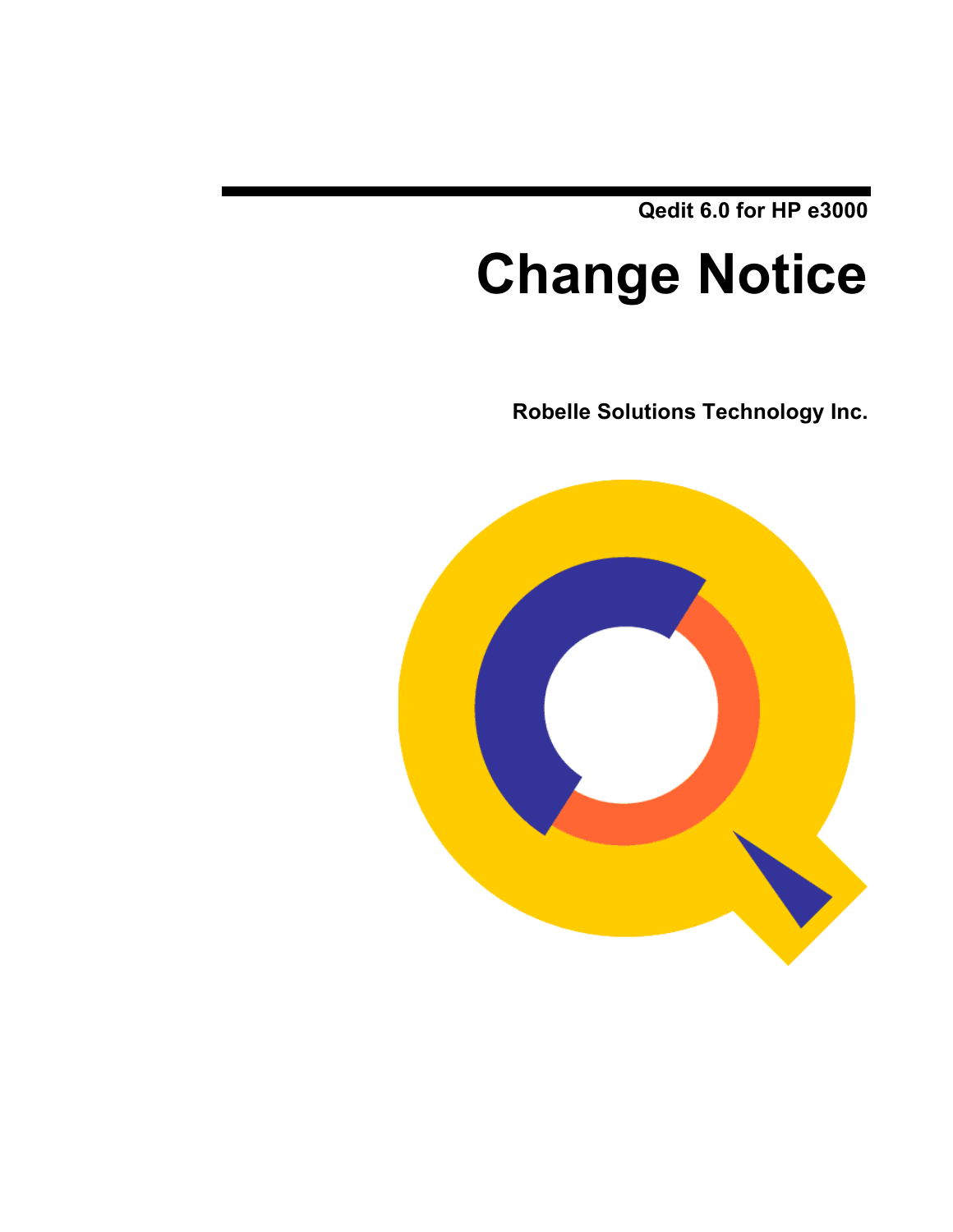Program and manual copyright © 1977-2015 Robelle Solutions Technology Inc.

Permission is granted to reprint this document (but not for profit), provided that copyright notice is given.

Updated Wednesday, January 14, 2015

Qedit and Suprtool are trademarks of Robelle Solutions Technology Inc. Windows is a trademark of Microsoft Corporation. Other product and company names mentioned herein may be the trademarks of their respective owners.



Robelle Solutions Technology Inc. 7360 – 137 Street, Suite 372 Surrey, B.C. Canada V3W 1A3 Phone: 604.501.2001 Fax: 604.501.2003 E-mail:sales@robelle.com E-mail:support@robelle.com Web: www.robelle.com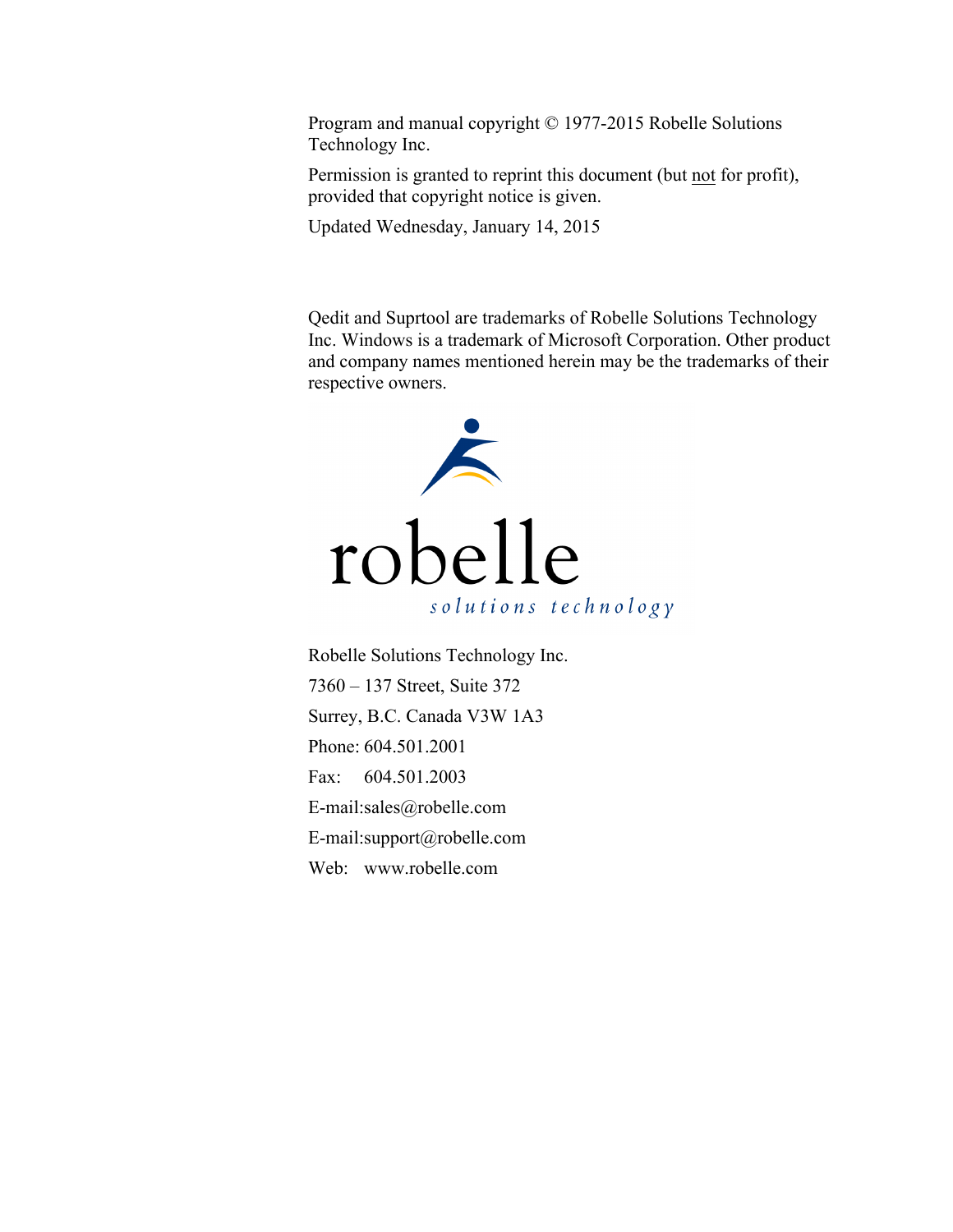## **Contents**

| <b>Introducing Qedit 6.0</b> |  |  |
|------------------------------|--|--|
|------------------------------|--|--|

#### **Highlights**

#### Installation

| <b>Enhancements Since Version 5.6</b> | 15 |
|---------------------------------------|----|

 $\mathbf 1$ 

 $\overline{2}$ 

 $\overline{7}$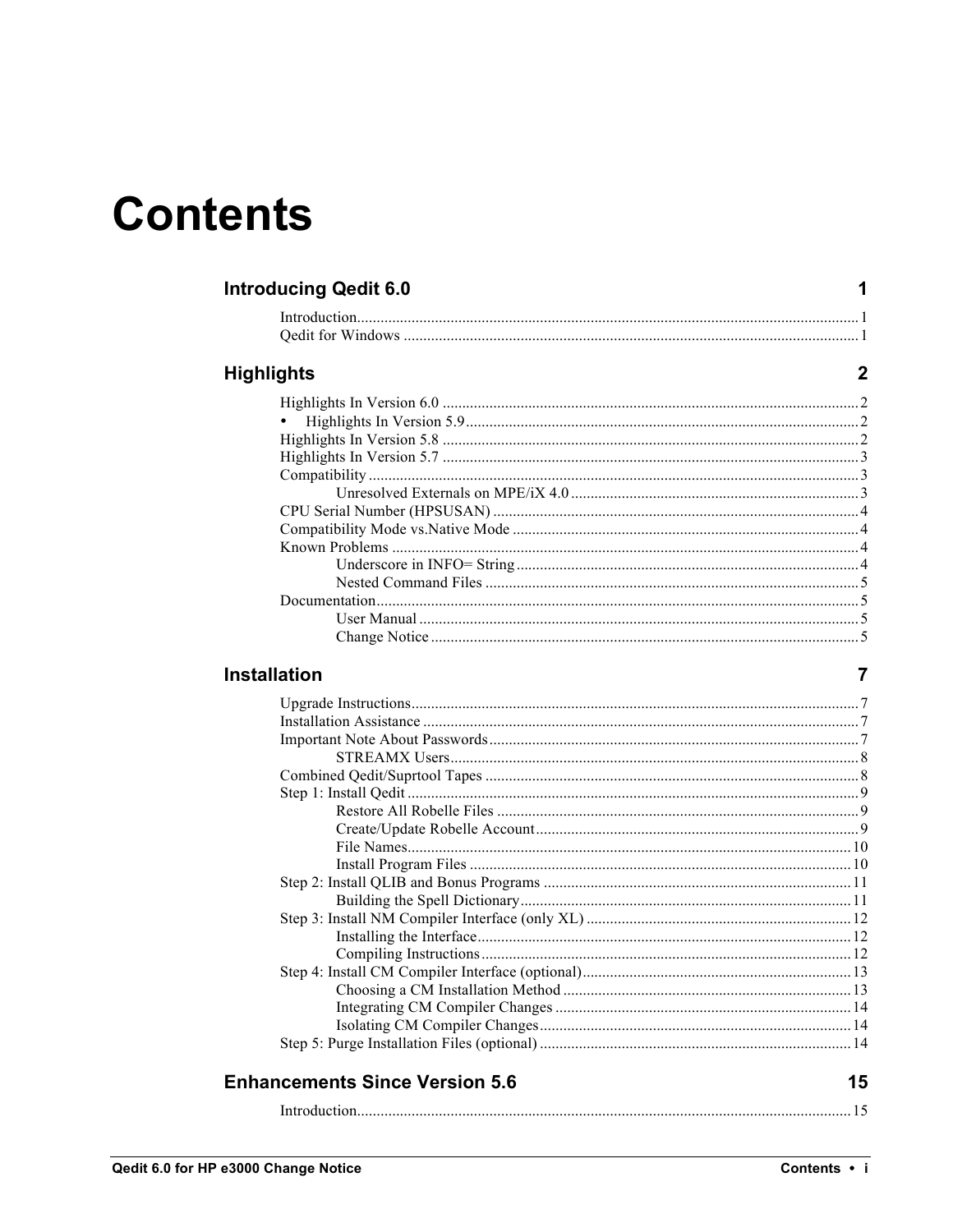#### **Qedit for Windows**

| <b>Bugs Fixed Since Version 5.6</b> | 21 |
|-------------------------------------|----|
|                                     |    |

 $17$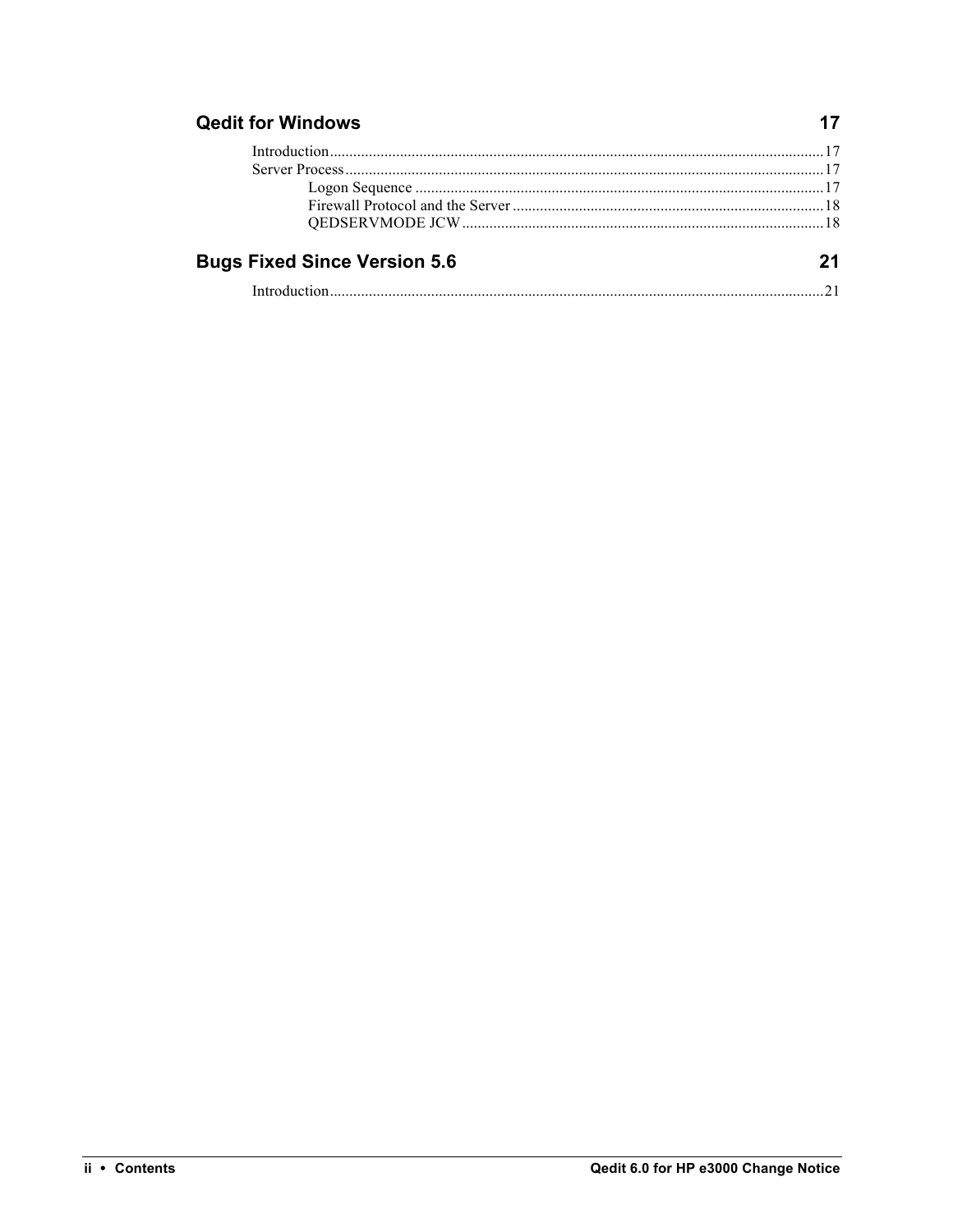## **Introducing Qedit 6.0**

## **Introduction**

Qedit is our fast and efficient full-screen editor and development home base for HP e3000 systems (MPE/iX and MPE V). One of our objectives for Qedit is to give PowerHouse and COBOL developers all the necessary capabilities to perform their work from a single program.

We are constantly enhancing Qedit with new features and fixes requested by users. Not only does this change notice include a description of Qedit's enhancements, it includes detailed installation steps and a list of other changes for host-based Qedit. This change notice also includes a description of the server portion of Qedit for **Windows** 

Host-based Qedit is also available for HP-UX, with virtually identical features. If you would like more information, please contact Robelle Solutions Technology Inc.

### **Qedit for Windows**

Our newest editor, Qedit for Windows, now gives you the familiar Windows interface for editing both MPE/iX and HP-UX files, all from a single program. Qedit for Windows is the next generation of our popular editor, which consists of a Windows editing client and either an MPE/iX or HP-UX editing server that work together to edit host files. Since its release, we have focused our development efforts on Qedit for Windows, adding more functionality and continuing to expand its capabilities. If you would like to upgrade to Qedit for Windows, please contact Robelle Solutions Technology Inc.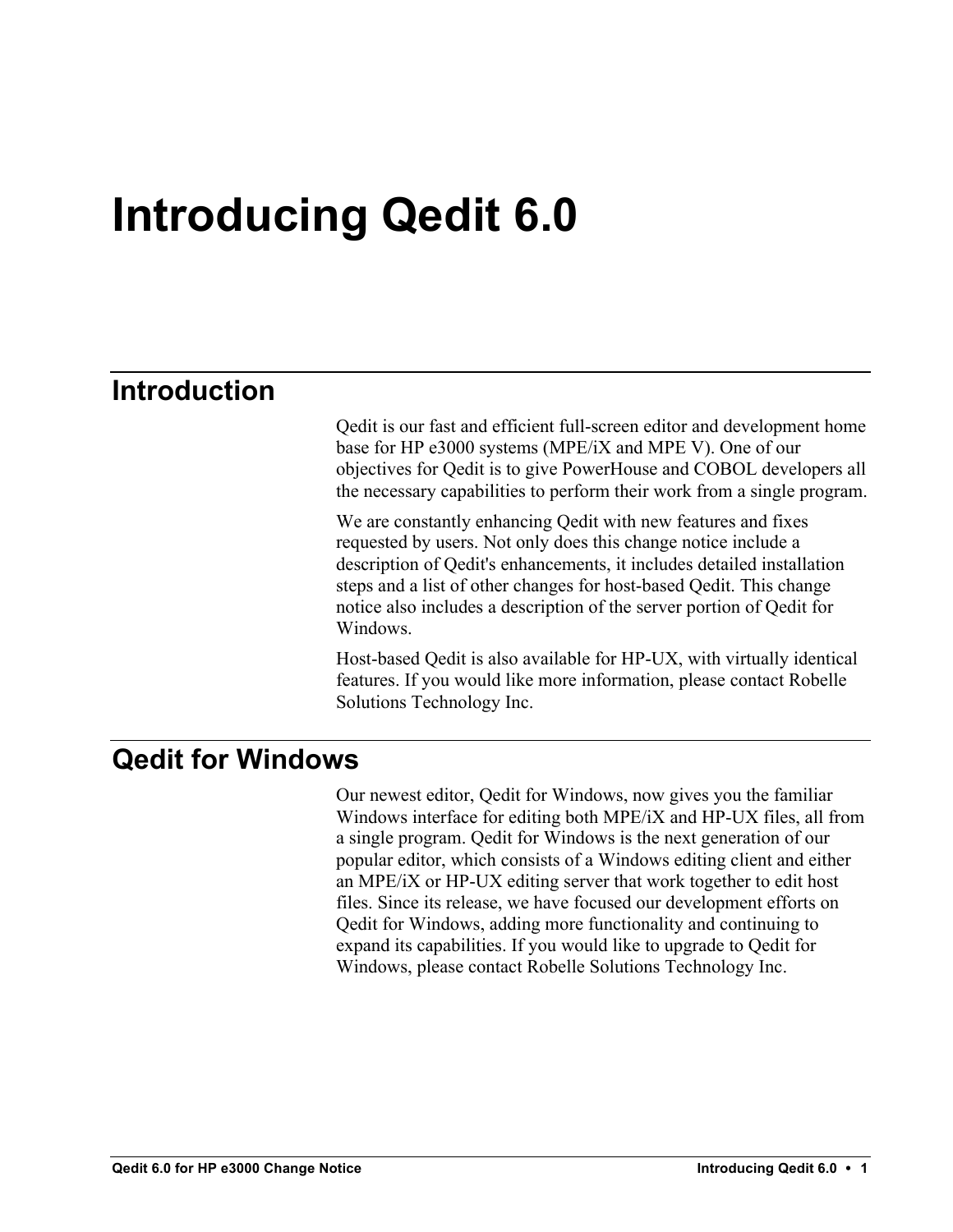## **Highlights**

## **Highlights In Version 6.0**

This is an overview of all the changes implemented in this version.

The Find command could potentially abort when printing the caret indicating where a string was located, if the record size and display size were greater than 132 bytes and the string found was beyond 132 bytes.

## • **Highlights In Version 5.9**

This is an overview of all the changes implemented in this version.

• UDC's would stop working properly if a Calc command longer than 138 characters was entered.

## **Highlights In Version 5.8**

This is an overview of all the changes implemented in this version.

- Text command. The text command would fail with Integer Divide by Zero error when texting in some variable length or bytestream files.
- Regular Expressions. Qedit would improperly report the error "String longer than maximum allowed" if the expression specified is longer than the window of the rangelist.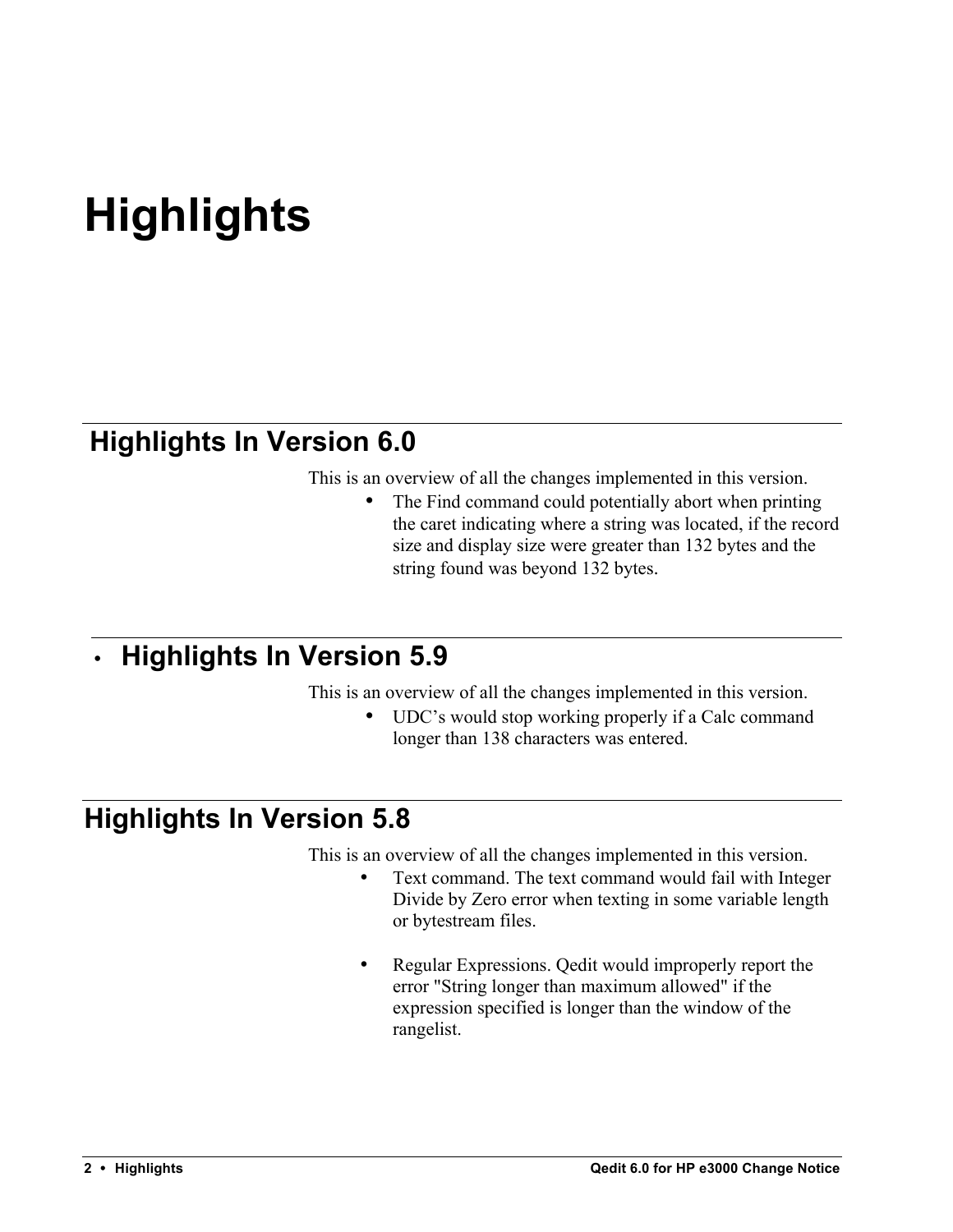## **Highlights In Version 5.7**

This is an overview of all the changes implemented in this version.

- MPE commands with long Info= string do not cause stack corruption anymore.
- A rangelist can now have an AND keyword with up to 10 search strings. All strings must be found on a single line for the line to be selected. Each string can have its own search window.

The following enhancements have been implemented in the Qedit for Windows server.

> The server correctly returns error 90 when the modified record length is greater than the maximum allowed in the current workfile.

## **Compatibility**

Qedit commands are added to the Redo stack before variable substitution occurs (**Set Varsub On**) i.e. with the variable name. So, if the variable value changes between the time the command is entered and the time it is retrieved from the stack, the results may be different. It's also important to note that commands related to Redo stack operations such as **Listredo**, **Do**, **Before** can not have trailing comments enclosed in curly braces anymore. The comments are not removed and likely cause a syntax error.

#### **Unresolved Externals on MPE/iX 4.0**

If you try to run Qedit on MPE/iX 4.0, you might get the following errors:

```
UNRESOLVED EXTERNALS: thd errno (LDRERR 512)
UNRESOLVED EXTERNALS: thread set error
(LDRERR 512)
UNRESOLVED EXTERNALS: thd_lock_lang_mutex 
(LDRERR 512)
UNRESOLVED EXTERNALS: thd_unlock_lang_mutex 
(LDRERR 512)
```
These messages indicate some routines missing from the C library. If you are not planning to upgrade to a more recent version of MPE/iX, you should contact Robelle technical support. We can provide you with an additional file that will fix these problems.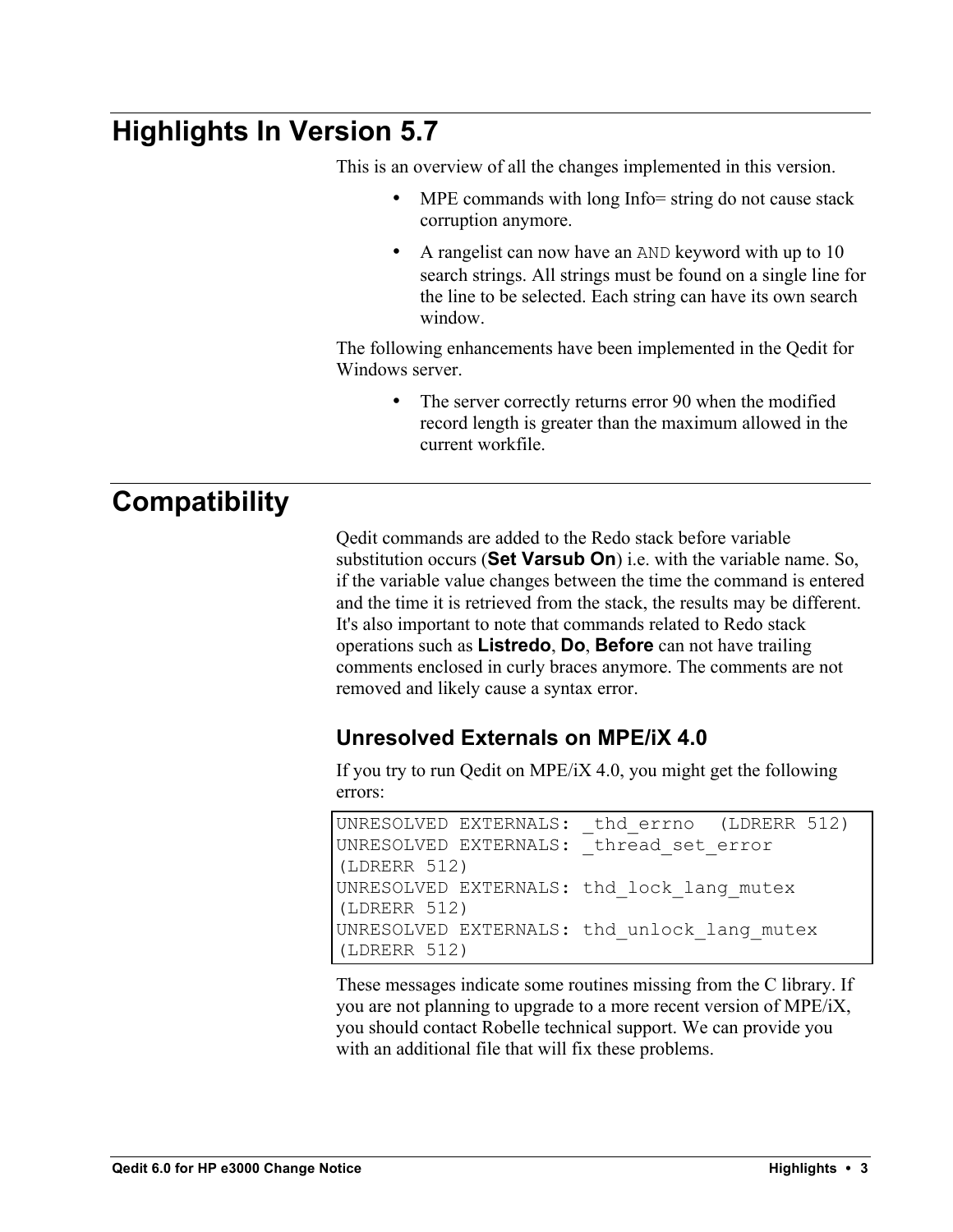## **CPU Serial Number (HPSUSAN)**

Qedit runs only on CPUs whose serial numbers (the "showvar hpsusan" number on MPE/iX) have been encoded. If it fails to run and you see an "invalid HPSUSAN" error message, call Robelle for assistance.

## **Compatibility Mode vs.Native Mode**

Throughout this change notice and in all the Qedit documentation, there are references to compatibility mode and native mode. If you are on a Classic HP e3000 (that is, not on MPE/iX), you can use the compatibility-mode version of Qedit. Our installation jobs will automatically install the correct version of Qedit for your machine.

Qedit works on both MPE/iX and MPE XL. Any reference to MPE/iX in our documentation can also be considered a reference to MPE XL, and vice versa.

## **Known Problems**

#### **Underscore in INFO= String**

The underscore character can be used as a string delimiter and as as valid character in a Posix filename. If you enter a filename containing an underscore in the INFO= string parameter, Qedit interprets the underscore as a string delimiter. For example, if you enter:

```
run qedit.pub.robelle;info='-c "t 
my_history;vi"'
```
This command should start up Qedit, have it open the Posix file called my history and go into full-screen mode automatically. However, since the underscore is seen as a string delimiter, whatever follows is basically ignored during command processing. Thus, the file is opened but Qedit stays at the line-mode prompt.

We hope to have a permanent fix in a future release. In the meantime, the workaround is to explicitly identify the underscore as being part of the filename. You can do this in different ways. Here are two examples.

```
run qedit.pub.robelle;info='-c t $file 
\my_history\;vi"'
```
The \$file keyword and the backslash characters are used to clearly identify the filename. The other approach is remove the underscore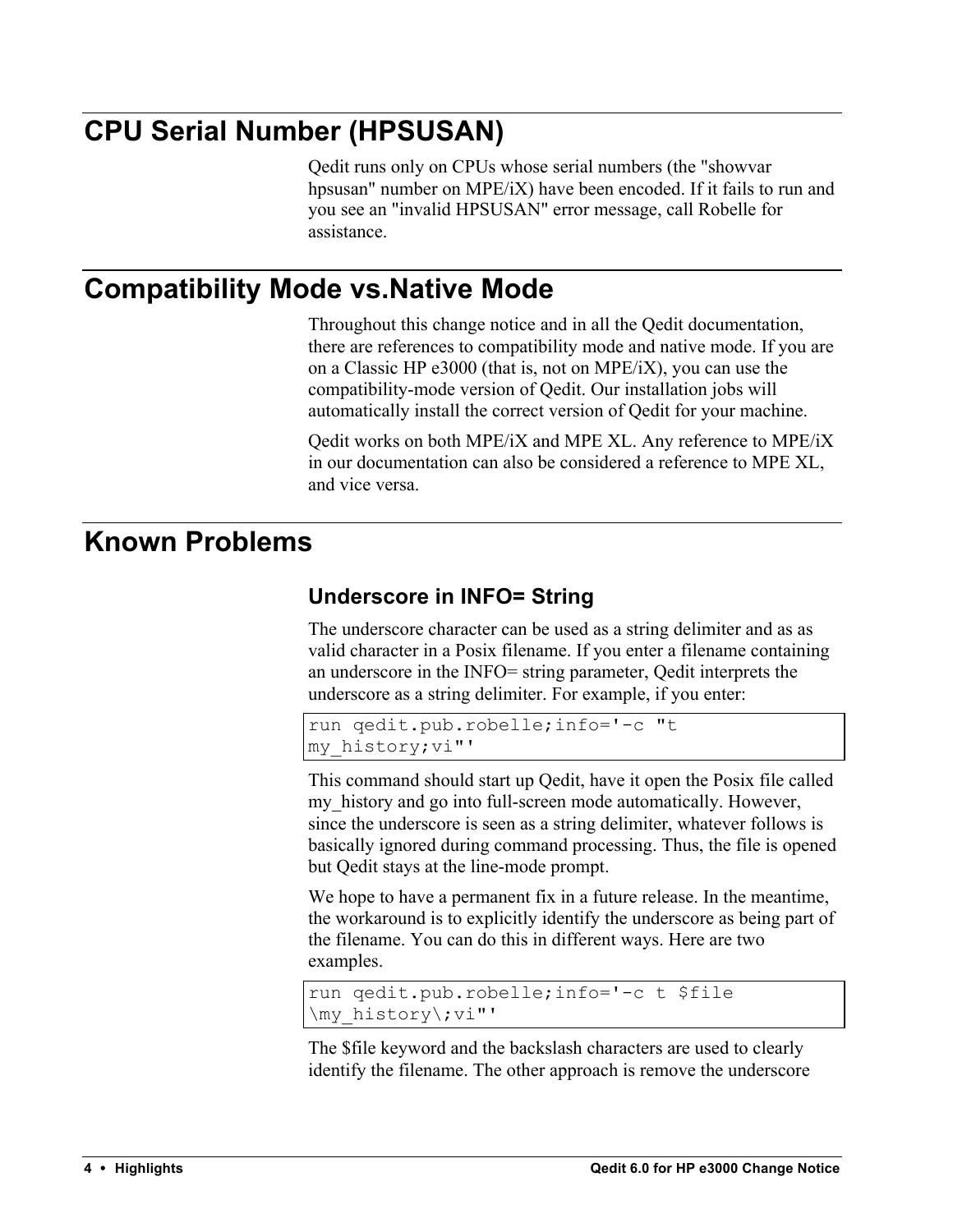from the list of valid delimiters using the Set StringDelimiters command.

```
run qedit.pub.robelle;info='set stringd posix;-
c "t my_history;vi"'
```
The \$file approach is simpler as it only affects that particular command. The Set StringDelimiter approach should be used with caution as it might affect other commands during the edit session.

#### **Nested Command Files**

Starting with Qedit 5.4.11, complex command files with multiple levels of nesting can cause an abort. In some of the cases we have seen, the problem only occurred when the **Defer** option was used. The workaround is simply to disable the feature with **Set Open Defer Off**. We are investigating the problem and will fix it as soon as possible.

### **Documentation**

Qedit comes with a User Manual and a Change Notice. You may have received printed copies of these.

They are also available as PDF or HTML files. You can download these from our Website.

#### **User Manual**

The user manual contains the full description of all the Qedit commands, as well as usage tips. The manual is up-to-date with all the latest changes incorporated in Qedit. To see only the changes in the latest version, see the "What's New" section of the manual, or see the change notice.

#### **Change Notice**

For a complete description of the latest changes made to Qedit, the installation instructions, and any compatibility issues, see the change notice that was included with the release.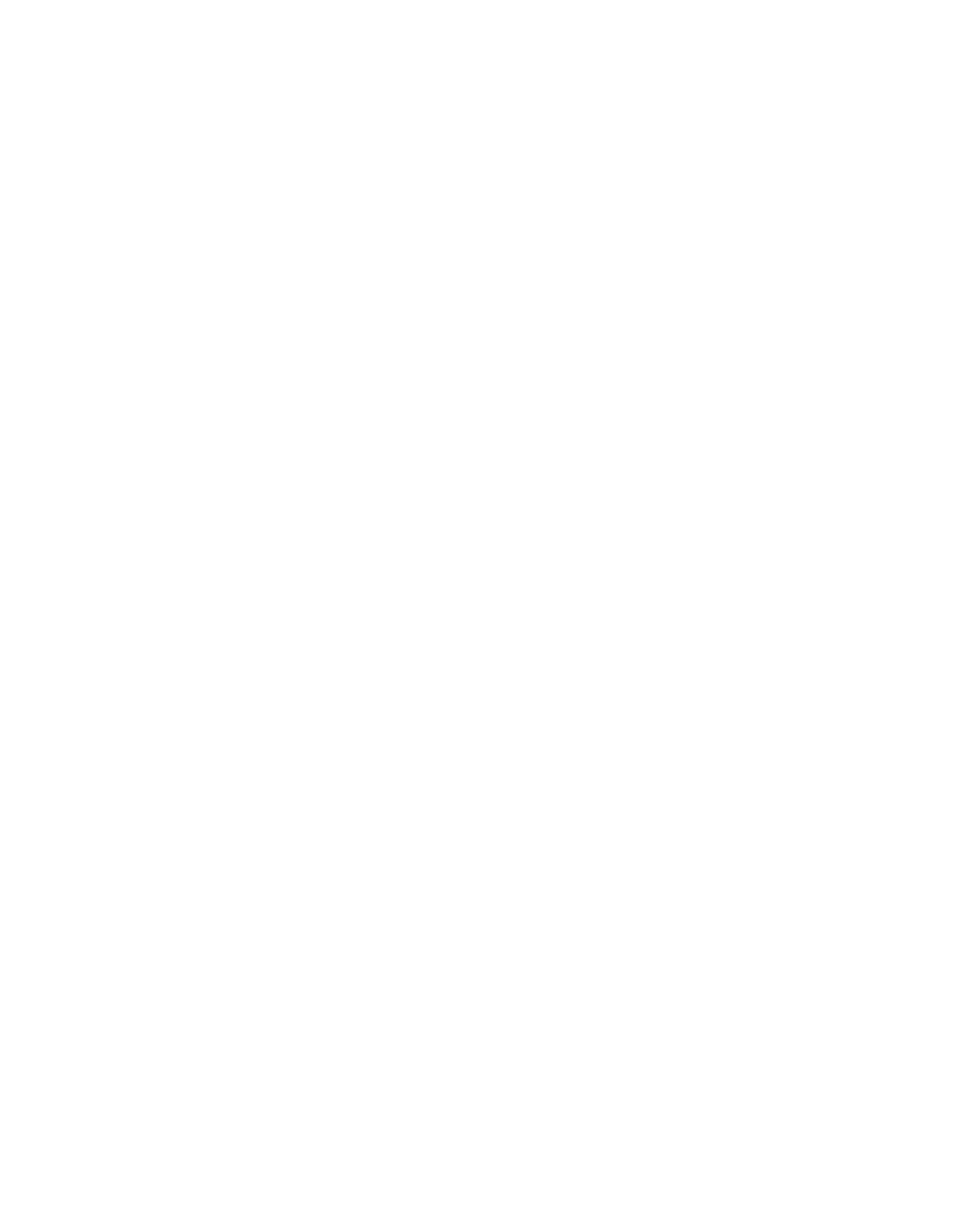## **Installation**

## **Upgrade Instructions**

If you are a *new Qedit user*, please follow the installation instructions in the *Qedit User Manual*. The following installation instructions assume that you are an existing Qedit user who is upgrading to version 5.7.

To install this upgrade of Qedit, follow these steps:

- 1. Install Qedit.
- 2. Install the QLIB and/or Bonus programs.
- 3. Fix the NM compilers. (only XL)
- 4. Fix the MPEV compilers. (optional)
- 5. Purge installation files. (optional)

Installation should take less than 20 minutes. No one can use Qedit while step 1 is in progress. Bonus and QLIB programs cannot be used while step 2 is in progress.

### **Installation Assistance**

If you have any questions about the upgrade process or run into any problems, please call us. Technical support is available on weekdays from 7 a.m. to 4 p.m., Pacific time.

### **Important Note About Passwords**

None of the jobs we supply have passwords in them. Before streaming a job, you might have to add your system's passwords to the first line. Users of MPE XL version 3.0 and later do not have to do this because the operating system prompts you for missing passwords. The same is true for MPEV users who have security software that inserts passwords. Most MPEV users have to edit the jobs. For example, if the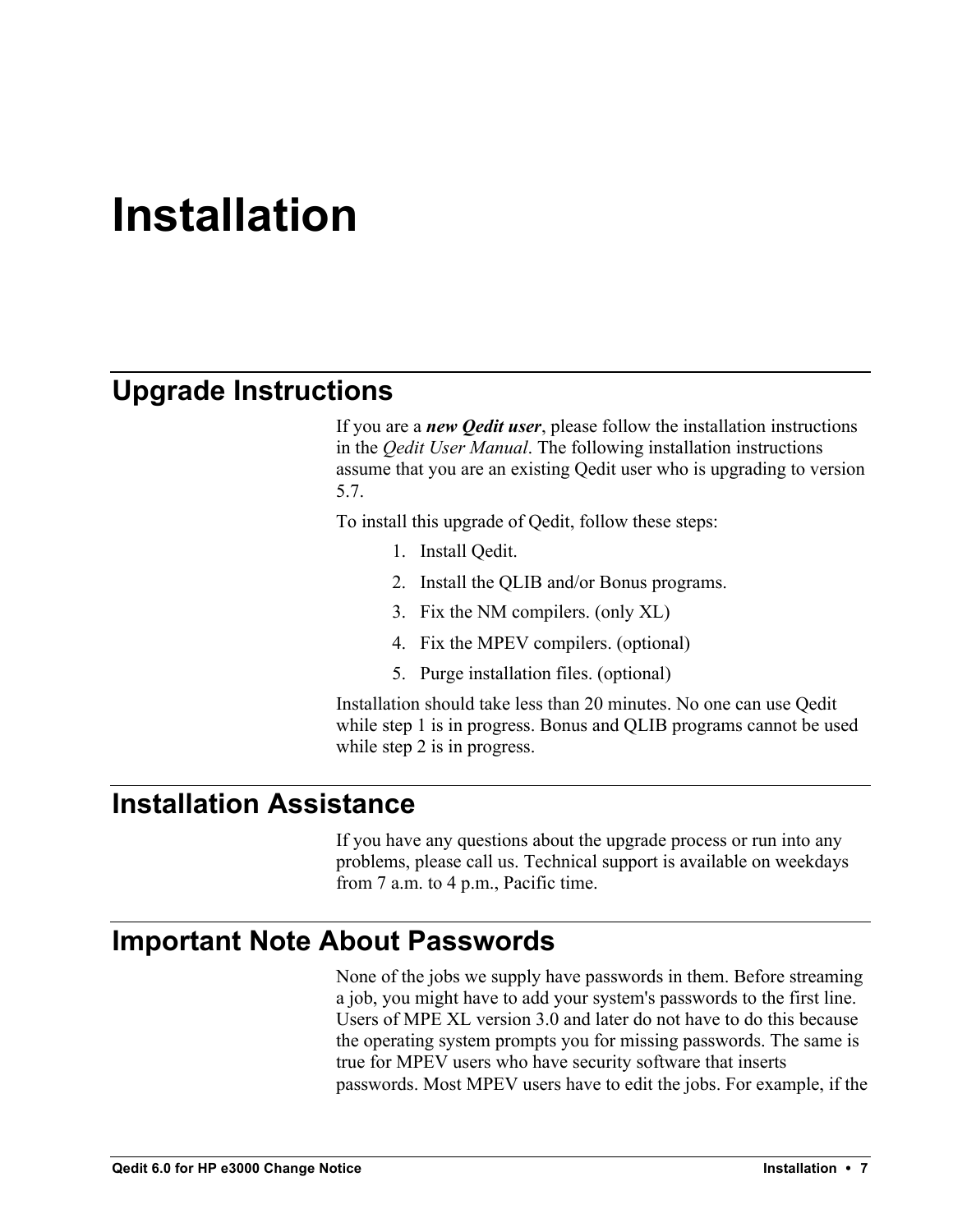system manager logon password is Qwerty, you would do the following:

```
:editor
HP32201A.07.22 EDIT/3000
/text robelle.job.robelle
FILE UNNUMBERED
/modify 1
MODIFY 1
!job robelle,manager.sys,pub;hipri
                         i/qwerty
!job robelle,manager.sys/qwerty,pub;hipri
/keep robtemp
/exit
END OF SUBSYSTEM
:stream robtemp
:purge robtemp
```
#### **STREAMX Users**

Users of STREAMX, a part of SECURITY/3000 from VESOFT Inc., must set a Job Control Word before streaming jobs. This step prevents STREAMX from generating an error if the Robelle account does not yet exist. For example,

```
:setjcw streamxtempnonest 1
:stream robelle.job.robelle
```
## **Combined Qedit/Suprtool Tapes**

If the tape you received has more than one product on it (e.g., Qedit and Suprtool), you can take a shortcut instead of following the complete instructions for both products.

Steps that are common to both installations need only be done once. That is, there is no need to restore twice, or setup the Robelle account twice, or install the Qlib and Bonus programs twice, or clean up unneeded files twice.

Note that if you do *not* use this shortcut it is not a problem; it will just take you a few minutes longer, and you will have to mount the restore tape a second time.

Say you install Qedit first, followed by Suprtool:

1. Do all of the Qedit steps, except for the final *Purge Installation Files* step.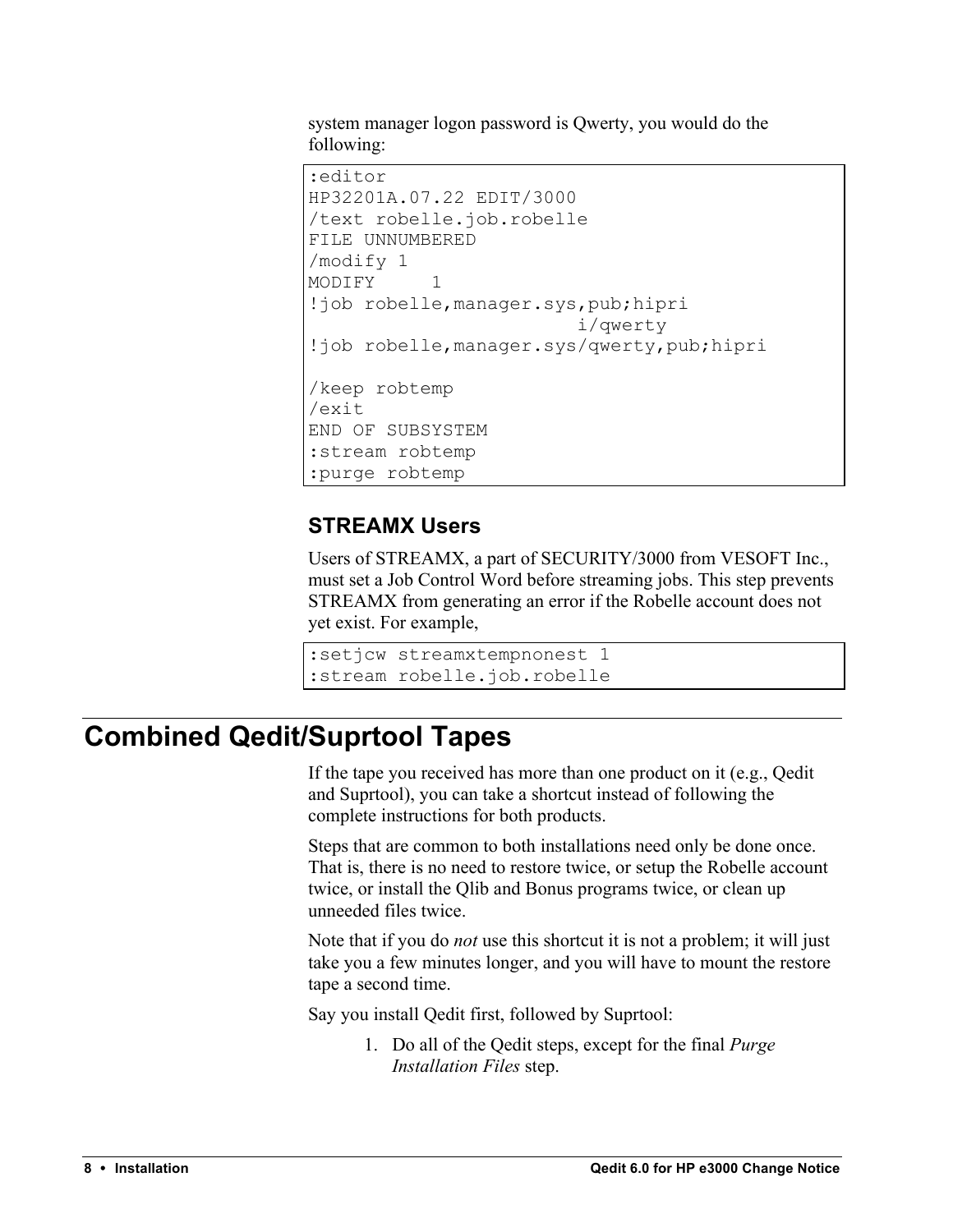2. Then do the Suprtool installation starting with the *:stream Install.Suprjob* step. Skip the initial *Restore* and *Robelle Accoount* steps, and skip the *Qlib/Bonus* step. Do the final *Purge Installation Files* step.

## **Step 1: Install Qedit**

This step requires three separate procedures: restoring all Robelle files from tape to disc, building (or upgrading) the Robelle account with the job stream that we provide, and streaming the installation job stream. All these procedures can easily be accomplished if you log on as Manager.Sys.

#### **Restore All Robelle Files**

First, you have to restore all the files from tape.

| :hello manager.sys                           | {loq on |
|----------------------------------------------|---------|
| as system manager}                           |         |
| :file rtape;dev=tape                         | {mount  |
| Robelle tape}                                |         |
| :restore *rtape; @.@.robelle; create {=reply |         |
| on the console}                              |         |

Check the :Restore listing for files that were busy and could not be restored. There are a number of reasons why a file could have been busy: someone may have been using it or backing it up, it may have been held as a suspended son process (menu system), or it may have been allocated. If files were busy, chase away any users, deallocate any busy programs, then try the :Restore command again.

#### **Create/Update Robelle Account**

You *must* build (or upgrade) the Robelle account with the job stream that we provide. This job removes the passwords from the Robelle account and from the user Mgr.Robelle. You need to know the existing passwords so that you can put them back after the installation.

|                 | :listacct robelle; pass     | {look for |
|-----------------|-----------------------------|-----------|
| $ PASSWORD:$ }  |                             |           |
|                 | :listuser mgr.robelle; pass | {look for |
| $ PASSWORD: \}$ |                             |           |

Once you have written down the passwords, stay logged on as Manager.Sys and stream the job that builds and updates the Robelle account.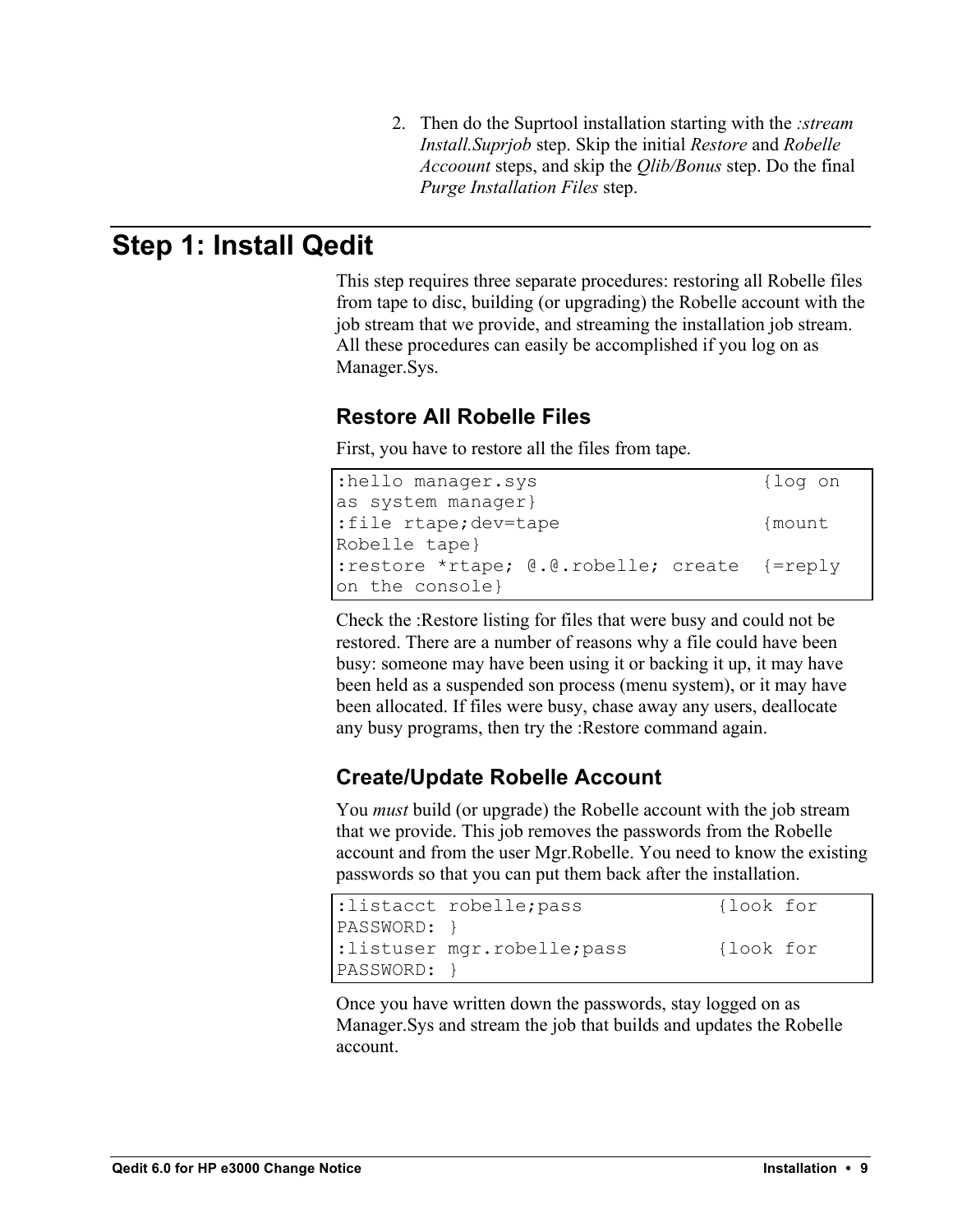:stream robelle.job.robelle

This job stream will send you a message when it is finished.

Stay logged on as Manager.Sys and put a password on the Robelle account. If you are upgrading your Robelle account, use the old password.

```
:altacct robelle;pass=hardpass {hard to guess}
```
Please note that during installation, we add OP capability to the Robelle account. Once Qedit has been installed, you can remove OP capability.

#### **File Names**

The following Qedit program files are restored to the Pub group of the Robelle account:

| Program          | <b>Purpose</b>        |
|------------------|-----------------------|
| qeditnm          | NM Qedit program      |
| geditem, geditpm | CM Qedit programs     |
| qcompxl          | NM compiler interface |
| qedify, qcompusl | CM compiler interface |
| gloadxl          | NM Qedit options      |
| ederrnm, ederrcm | :Editerror support    |
| qmap             | reformat MPEV PMAP    |

#### **Install Program Files**

Our installation job puts the proper Qedit files into the Pub group of the Robelle account. To make sure no one uses these programs during the installation, send a warning. Then stream the job:

```
:hello mgr.robelle
:warn @;please exit from Qedit NOW!
:stream install.qeditjob {supply
passwords}
```
Check the installation job \$stdlist. If anyone was using Qedit or attempting to back it up during the installation, the job will fail. If the job failed, chase away any users, ensure that a backup is not in progress, then stream the installation job again.

The installation job renames your current versions of Qedit to the PubOld group of the Robelle account. If you need to move these versions back into production, use the Previous.Qeditjob job stream.

Once you have installed Qedit, users can now access it by entering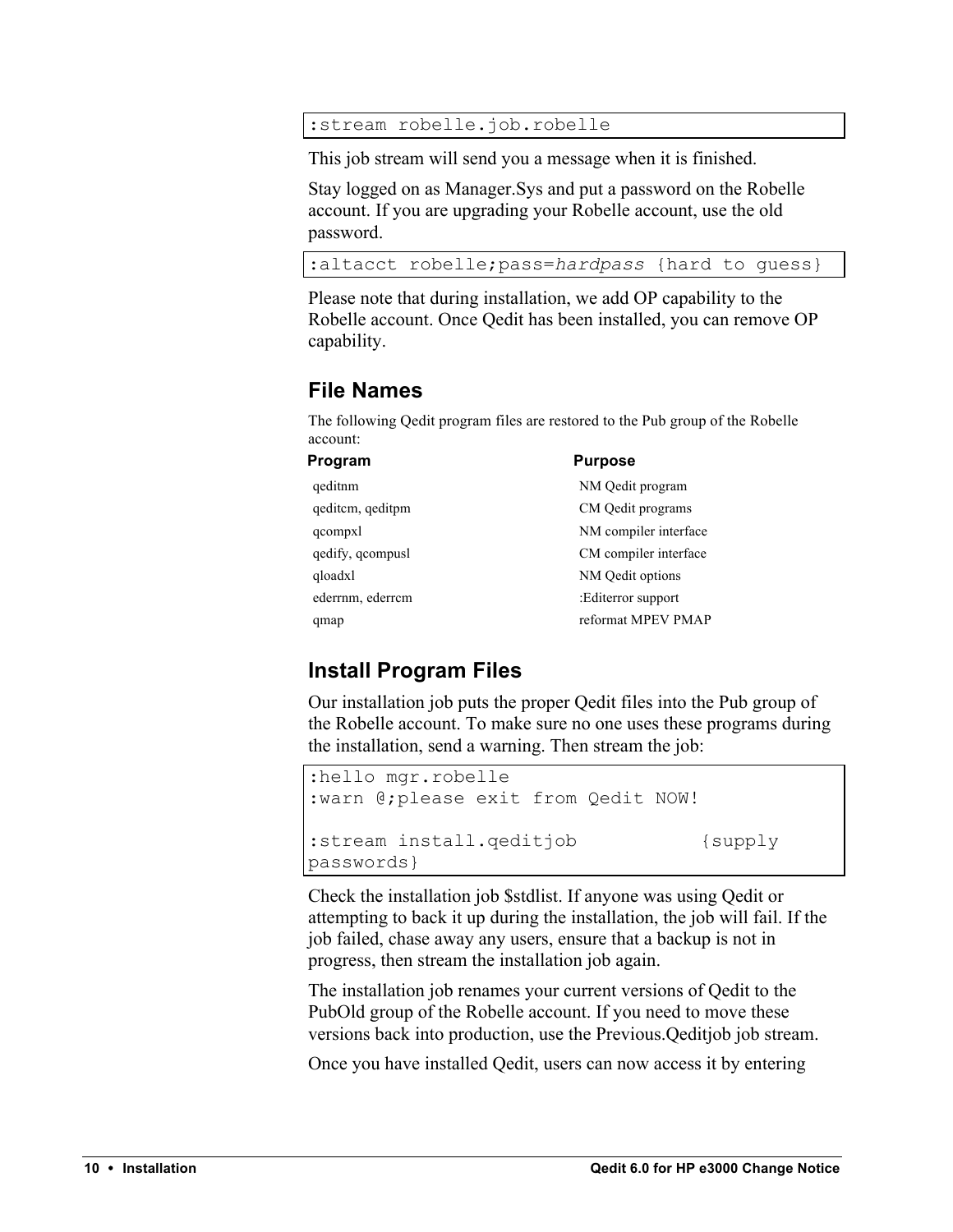## **Step 2: Install QLIB and Bonus Programs**

Qedit comes with an array of contributed software in the QLIB library (in the QLIB groups of the Robelle account). QLIB programs may be used on any CPU and may be given away freely. Your Robelle license may also entitle you to receive our Bonus programs: Compare/iX, HowMessy, Select, Spell, and Xpedit. These programs reside in the Pub group of the Robelle account. Bonus programs can be used only on authorized machines, and you may not distribute them to anyone.

If you received Bonus programs with this version of Qedit, use the job stream called Bonus.Job.Robelle to install both the QLIB and Bonus programs. If you did not receive Bonus programs, use the job stream Qlib.Job.Robelle to install the QLIB programs.

```
:hello mgr.robelle
:stream bonus.job.robelle {or
Qlib.Job.Robelle}
```
If you skip this step, you may end up running old versions of these programs.

#### **Building the Spell Dictionary**

Before you can use the Spell Bonus program or the Words command in Qedit, you have to build the main dictionary for Spell with an additional installation job. This job stream can take 30 to 60 minutes; you do not have to wait for it to finish before going to the next step.

By default, the Spell program uses American spellings. To use British spellings, set the SpellAmerican JCW to False in the installation job.

| : run qedit.pub.robelle                     | for use  |
|---------------------------------------------|----------|
| :Editor}                                    |          |
| /text dictmain.spjob                        |          |
| /modify "setjcw SpellAmerican" {for British |          |
| spelling,                                   |          |
| /keep robtemp                               | { change |
| True to False}                              |          |
| /exit                                       |          |
| :stream robtemp                             |          |
| :purge robtemp                              |          |

For more information, see the *Spell User Manual*.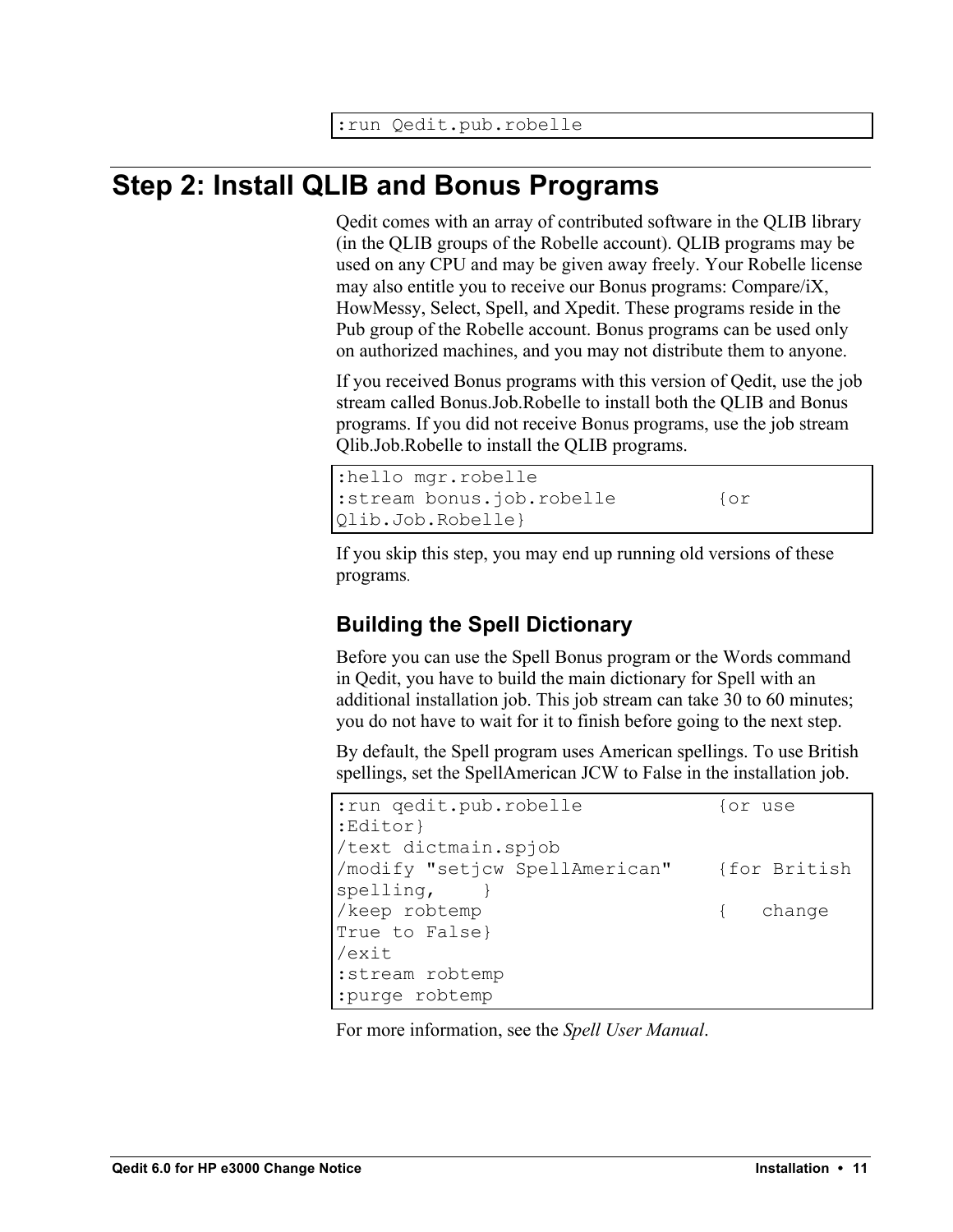## **Step 3: Install NM Compiler Interface (only XL)**

If you don't need to compile source files that are saved as permanent Qedit workfiles (file code=111), then this step is optional. It is also optional if you have not installed a new version of MPE since your previous Qedit installation.

If you use any NM compilers on MPE/iX, you will want to install the new NM compiler interface. If you still use the CM compilers as well, you will also want to install that compiler interface (described in step 4 below).

#### **Installing the Interface**

Assuming that you have restored the Robelle files on your system and that you have not done this step before, stream Savecmdf.Qeditjob to make backup copies of the existing HP command files in the Stdcmd.Sys group. You need to know the Manager.Sys password.

```
:stream savecmdf.qeditjob.robelle {wait for it 
to finish}
:listf @.stdcmd.sys
```
Then stream Qcompxl.Qeditjob to make three (3) changes to the Pub.Sys compiler command files:

:stream qcompxl.qeditjob.robelle

This job makes the following changes to the compiler command files:

- 1. Change the run of the compiler program to ;xl ="qcompxl.pubnew.robelle, qcompxl.pub.robelle".
- 2. Add ";shr" to the File commands for the text and master files.
- 3. Change "setjcw jcw=fatal" to an invalid command so that errors in either Qedit or MPE/iX will abort the command file.

#### **Compiling Instructions**

Now you should be able to compile a Qedit file or a Keep file, either within Qedit or at the MPE/iX prompt, simply by invoking the normal command file.

```
:pasxl source {from MPE}
:run qedit.pub.robelle
/pasxl source {from Qedit}
```
Within Qedit, you can specify an asterisk (\*) for the current workfile.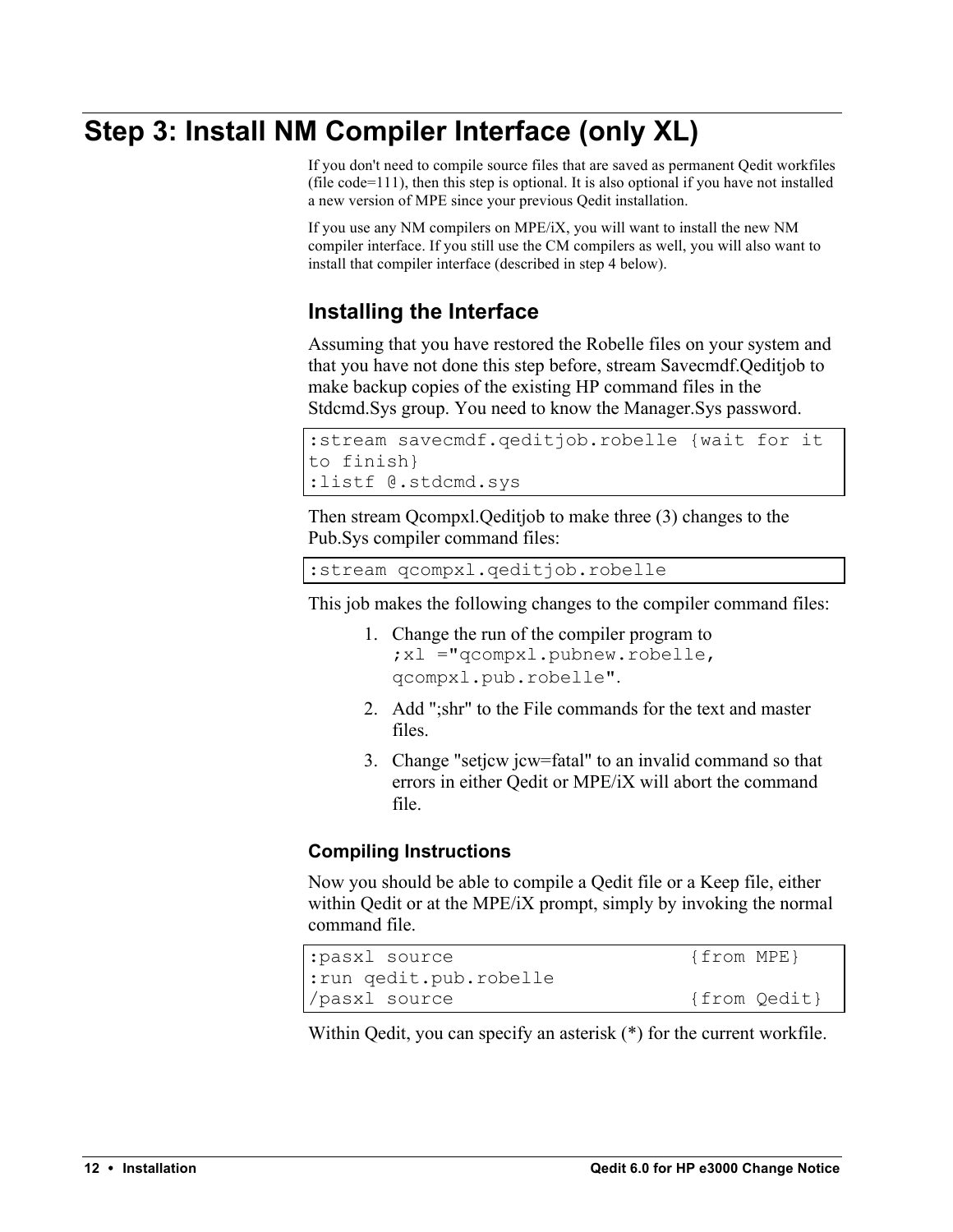```
:run qedit.pub.robelle
/text source
/pasxl *
/exit
:pasxl qeditscr
```
## **Step 4: Install CM Compiler Interface (optional)**

If you don't need to compile source files that are saved as permanent Qedit workfiles (file code=111), then this step is optional.

When installing Qedit on MPE/iX, you might have to install the NM compiler interface (described earlier) and the CM compiler interface (described here). For MPEV, however, you only have to worry about the original CM compilers.

After restoring the files from tape, you have to choose an installation method: integral or isolated.

#### **Choosing a CM Installation Method**

There are two methods of fixing the compilers on your system: *integral* into Pub.Sys or *isolated* in the Robelle account. The isolated method is best for new or trial-period users because it is faster to install and easier to remove later. You can start with the isolated method and easily convert to the integral method later.

To determine if you currently use the isolated or integral method, run Qedit and enter

/verify whichcomp

If the displayed line ends with "IN ROBELLE," you are using the isolated method. If it ends in "IN SYS," you are using the integral method.

#### *Integral Method.*

The compilers in Pub.Sys are "fixed" directly, and a segment is added to the system SL. The standard :Cobol and :Pascal commands of MPE then compile Qedit workfiles. :Sysdump is used to make a new cold load tape for the next time you need to boot the system.

#### *Isolated Method.*

The MPE compilers are copied into the Q.Robelle group and the original compilers are left in the Pub.Sys group. No code is added to the system SL. Qedit workfiles can be compiled only within Qedit because the "Qedit" compilers are not in Pub.Sys.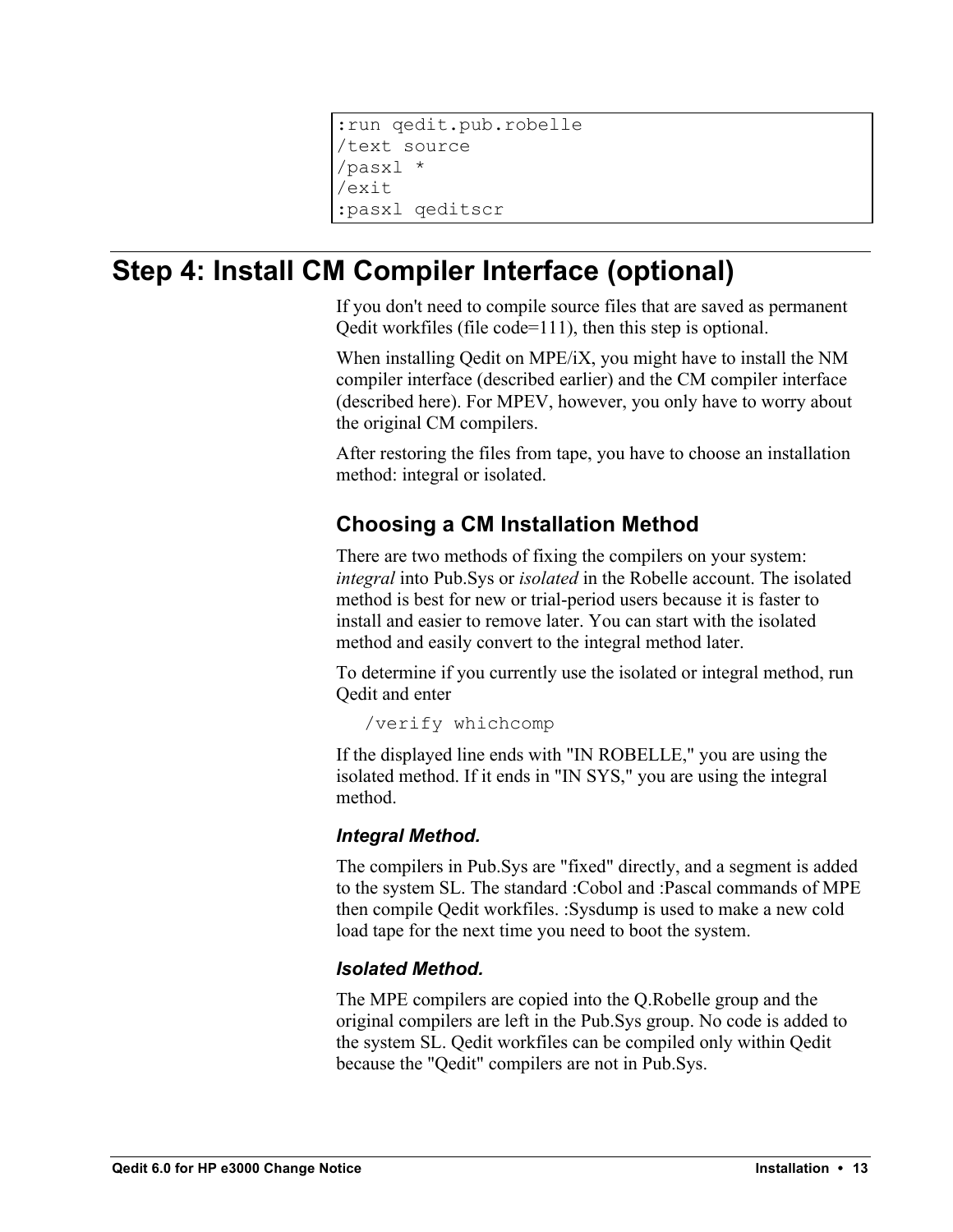#### **Integrating CM Compiler Changes**

The job stream Qeditj1.Qeditjob.Robelle makes *integral* compiler fixes. Use it either to update the fixes to a new version or to re-install the fixes after an MPE update from HP. Before you start, you should :Store @.Pub.Sys and save it on tape because this job modifies the compiler program files in Pub.Sys. You will need another small tape for a new cold load tape.

Ensure that no one compiles during the installation. Stop all jobs and send an operator warning. Log on as Manager.Sys, modify the first line of the Qeditj1 job to include the passwords, then :Stream the job.

:stream qeditj1.qeditjob.robelle

This job runs Qedify.Pub.Robelle, which updates the compilers in Pub.Sys and installs nonprivileged hooks into them so that the compilers can access Qedit workfiles.

The job adds a code segment from Qcompusl.Pub.Robelle into Sl.Pub.Sys and then requests a tape mount for a new cold load tape.

Mount a write-enabled tape and :Reply. Save this tape and use it for future cold loads. The CM compiler interface is now installed. Compiling done inside or outside Qedit will work on either Qedit workfiles or on regular Keep files.

#### **Isolating CM Compiler Changes**

The job stream Qeditj1a.Qeditjob.Robelle fixes the compilers, but it isolates the changes in the Q.Robelle group. Ensure that no one compiles during the installation. Stop all jobs and send an operator warning. Modify the first line of Qeditj1a to include the Robelle password, then stream the job.

```
:stream qeditj1a.qeditjob.robelle
```
The job uses Qedify.Pub.Robelle to copy the compilers from Pub.Sys to the Q.Robelle group, then it "fixes" them so that they can read Qedit files. The original compilers in the Pub.Sys group are not modified. Once this step is finished, you can use the CM compilers on Qedit files from within Qedit, but not at the MPE prompt.

## **Step 5: Purge Installation Files (optional)**

The easiest way to clean up after an installation is to stream the Cleanup.Purgejob.Robelle job. This job saves you disc space by purging the installation files. It does not purge the files that are necessary to run the software.

```
:stream cleanup.purgejob.robelle
```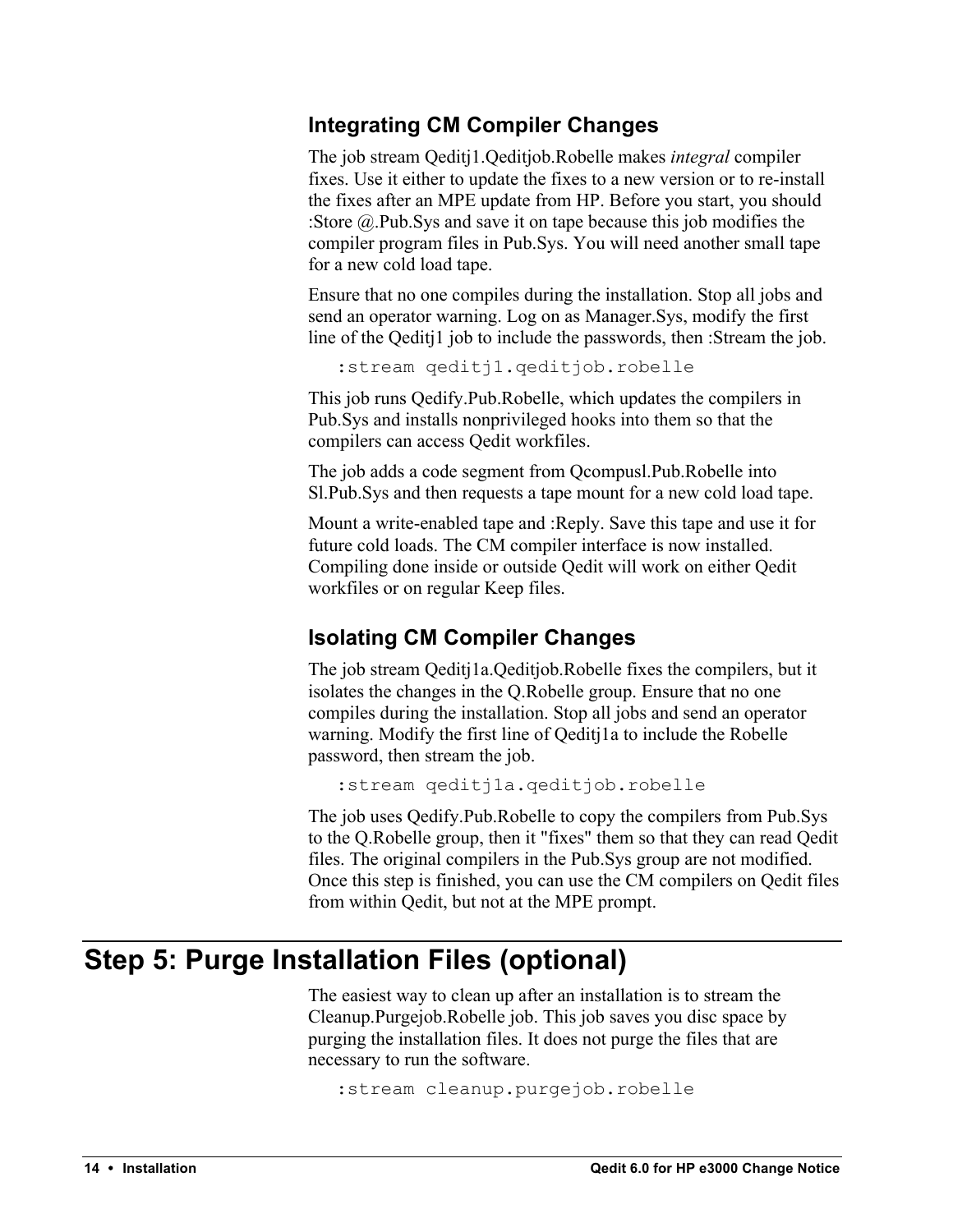## **Enhancements Since Version 5.6**

## **Introduction**

With every release we provide Qedit users with new features. Major enhancements since the last major release include:

> • A rangelist can now have an **AND** keyword with up to 10 search strings. All strings must be found on a single line for the line to be selected. Each string can have its own search window. [5.6.10]

The following sections describe the new enhancements to Qedit since the last major release. The number in brackets at the end of each section indicates the version in which the feature was first introduced.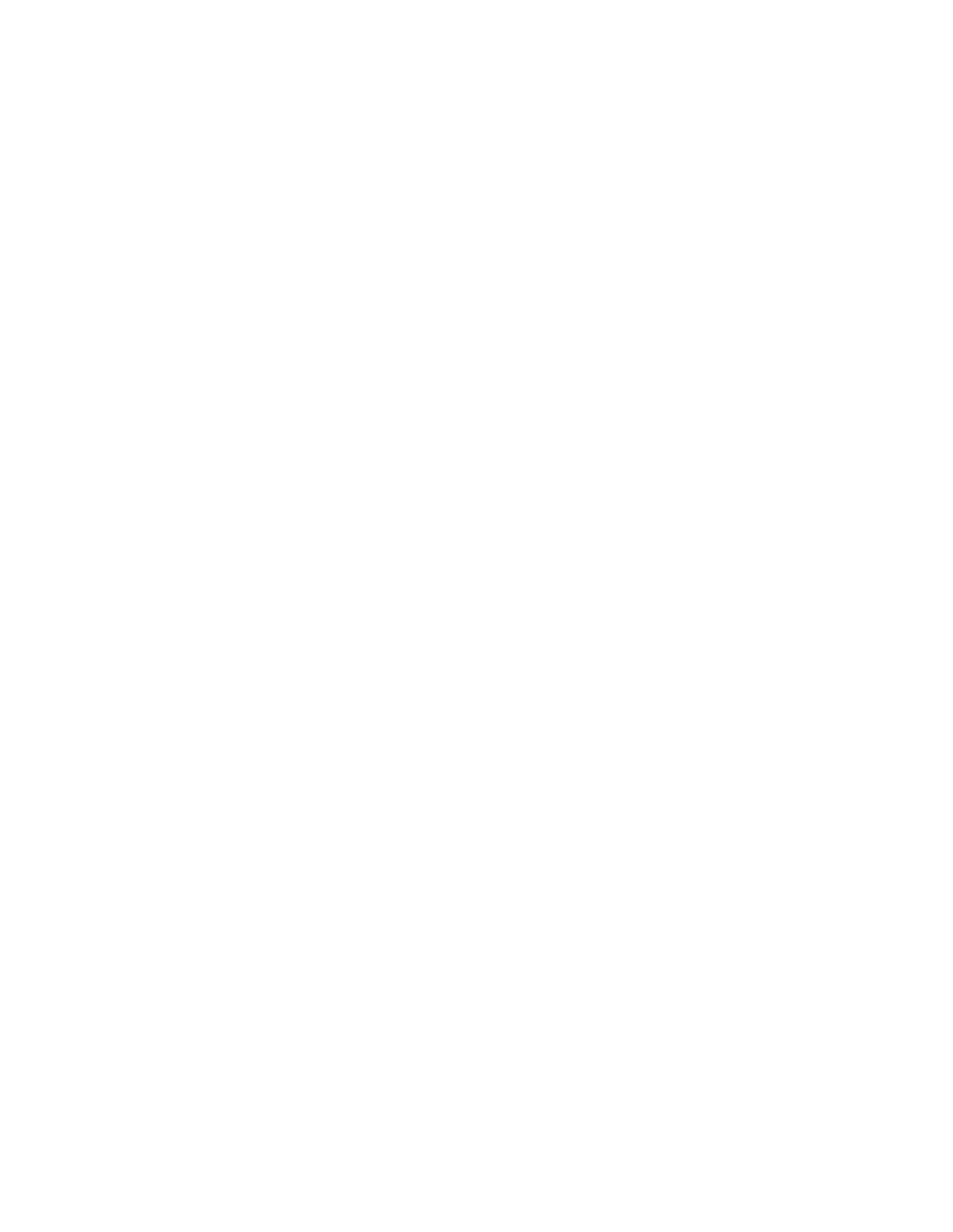## **Qedit for Windows**

## **Introduction**

Qedit for Windows lets you edit local MPE/iX and HP-UX files from a single MS Windows program. It consists of a Windows editing client and either an MPE/iX or HP-UX editing server that work together to edit your host files. To take advantage of Qedit for Windows, you need both parts: the client and the server.

Qedit for Windows uses the popular TCP/IP protocol for communicating between the client and the server (this is the same protocol that you use to access the Web). Configuring the Qedit server software requires creating the correct TCP/IP environment for Qedit for Windows.

## **Server Process**

By default, the Qedit server uses the MPE/iX Remote Process Management (RPM) service to start each server session. With RPM, the client sends a program name and an Info= string along with logon information to the RPM listening process. The RPM listening process then validates the user logon and starts the specified program with the Info= string. The server process is seen as an MPE/iX session, but the process is not included in your user limit. The Qedit server software is not available for MPEV.

#### **Logon Sequence**

When you use an MPE/iX connection to open a file in Qedit for Windows, this is what happens:

- 1. A new host session is started, and the user name and passwords are validated (this includes additional logon processing by products such as SECURITY/3000).
- 2. The Qedit client asks RPM on the host to run the Ci.Pub.Sys program with an Info string. For example,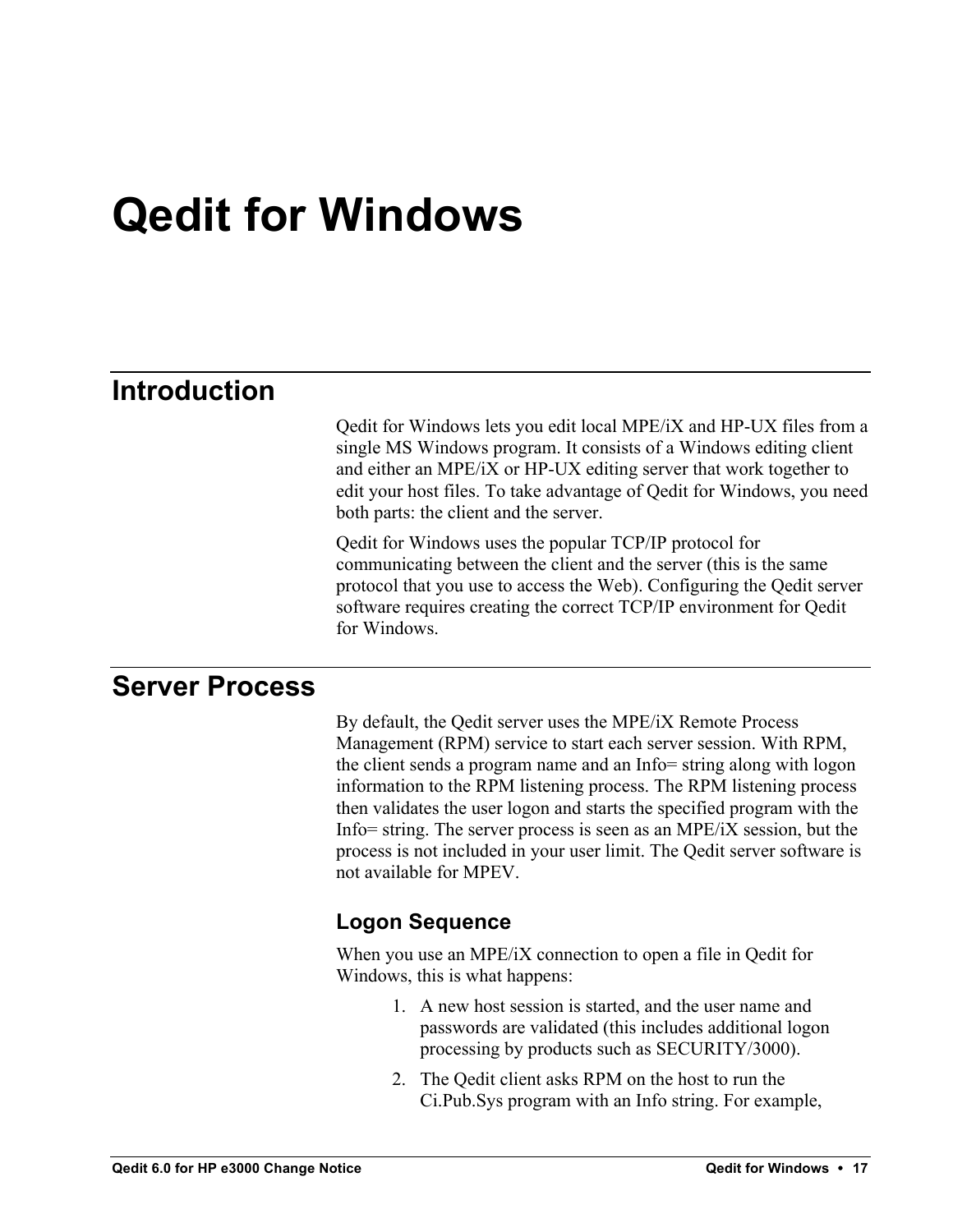qedit.pub.robelle "-d<ip-address>"

The "<ip-address>" is the IP address of the Qedit client.

- 3. The Qedit process starts, and it verifies that you are authorized to use Qedit in server mode.
- 4. Any system-wide Qeditmgr files are always processed. Processing of account and group Qeditmgr files is optional and must be enabled in the client.
- 5. The requested file is opened.
- 6. A response is sent to the client.

It is important to note that logon UDCs are not executed as part of this process. Any environment variables or file equations that are set up as part of a logon UDC will not be applied in the Qedit server process.

#### **Firewall Protocol and the Server**

The default protocol is usually sufficient at most sites. However, some customers use firewall devices to further restrict access to their HP e3000. The default protocol might not work at some of these sites. For this reason, the server offers a Firewall protocol.

In order to use this protocol, a Qedit listener has to be running at all times. You should add this job to your system startup procedure:

:stream qserver.qeditjob.robelle

If the job is not running, all new connection requests are rejected. Currently, the only way to stop the job is to abort it.

With this setup, the server runs as a listener similar to a UNIX daemon. It waits for incoming connection requests on a specific port number. Like the HP-UX server, the default port number is 7395. If you want to use a different port, you have to modify the Qserver job stream.

Upon receiving a request, the listener passes the information down to RPM, which then takes over.

#### **QEDSERVMODE JCW**

The Qedit server process always executes the commands in the system-wide Qeditmgr files (e.g., Qeditmgr.Pub.Sys). Processing of the account and group Qeditmgr files can be enabled in the client. To indicate that you are using the Qedit server in either the server or the nonserver mode, which are not exactly the same, we provide a JCW called QEDSERVMODE. QEDSERVMODE is set to zero (0) if you are in nonserver mode, and nonzero if you are in server mode. If you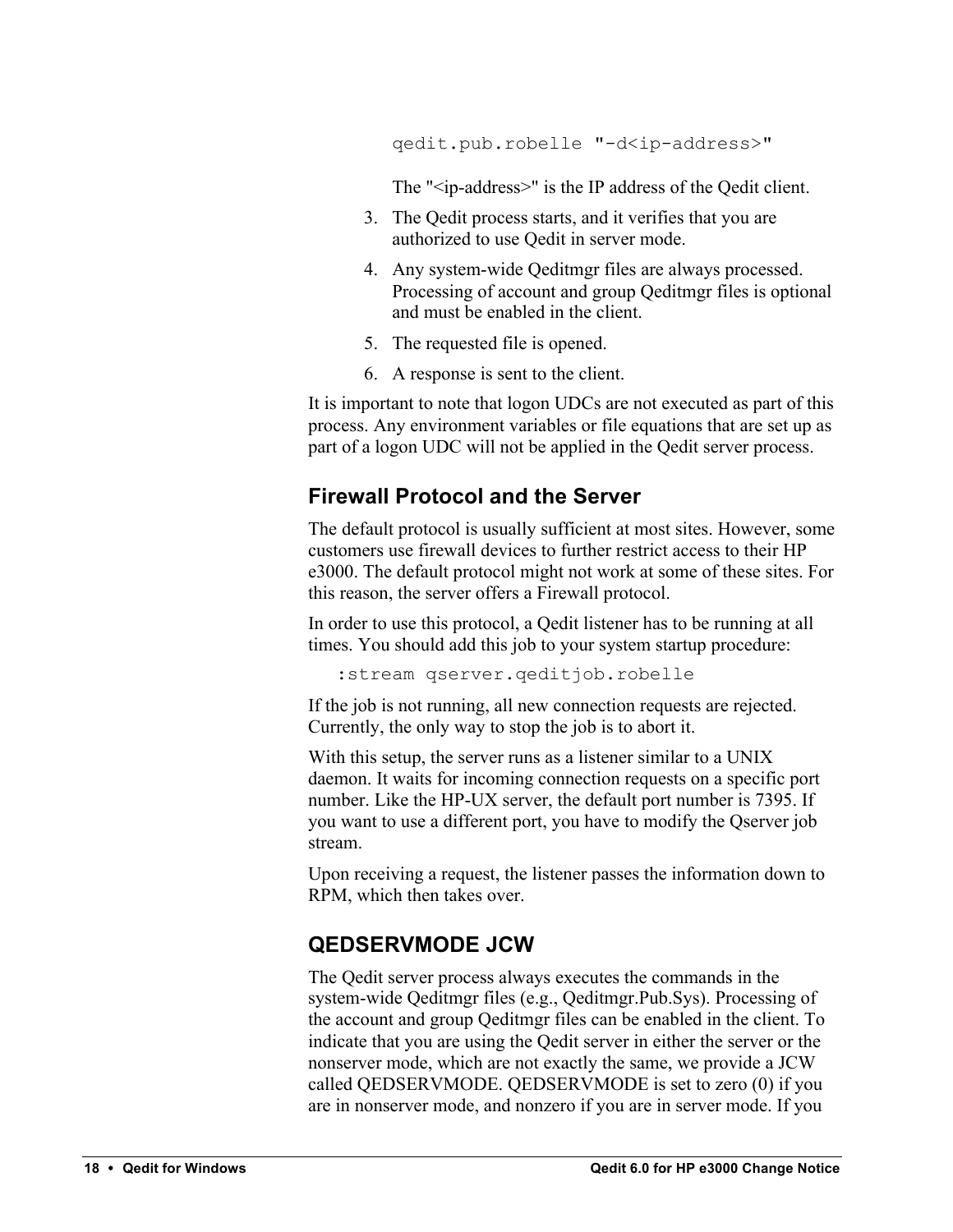are using the Qedit server, you should modify your Qeditmgr file so that few, if any, commands are executed in server mode. For example,

```
if Qedservmode = 0 then
    set extprog mpex.pub.vesoft
endif
```